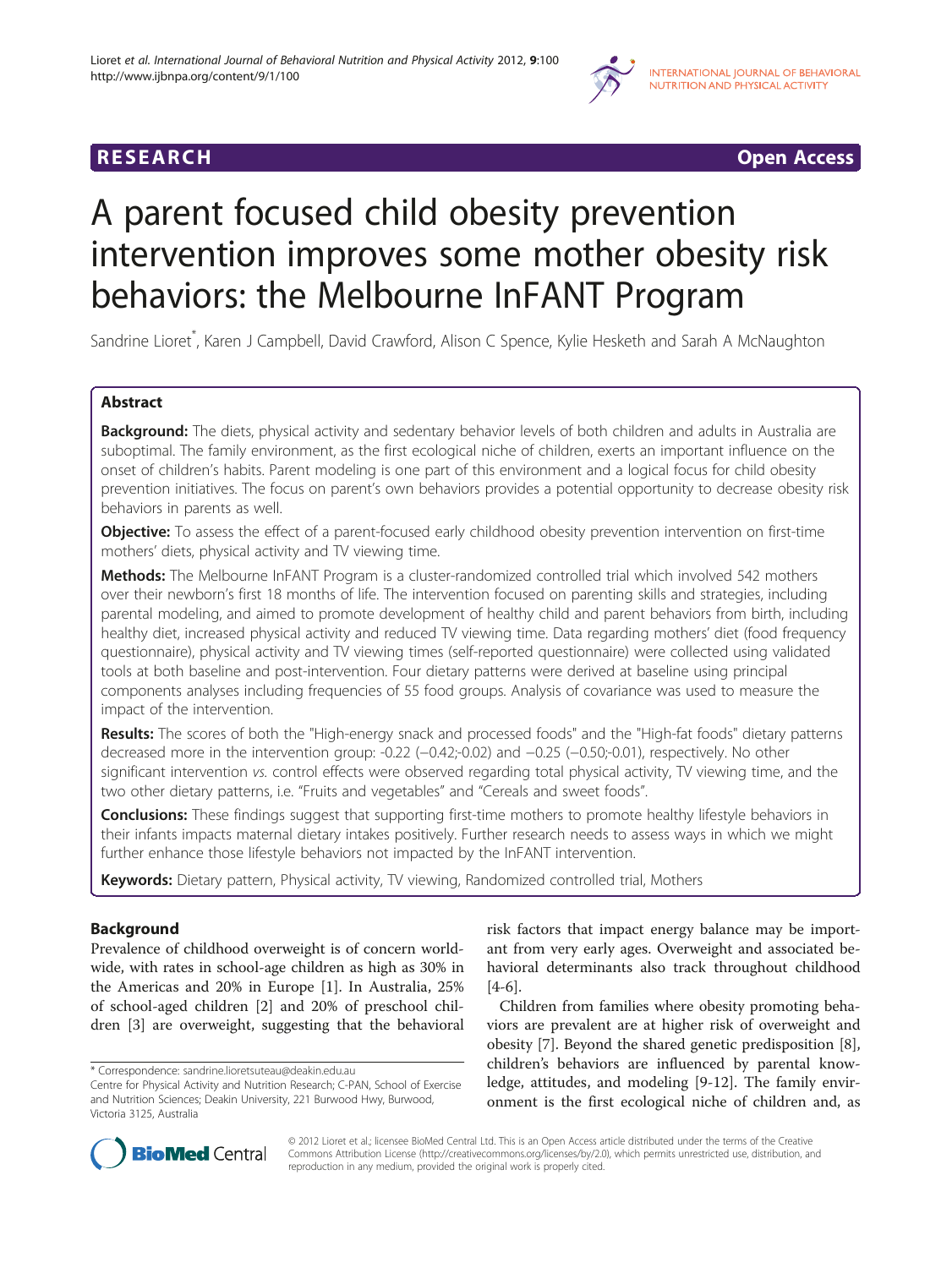such, is likely to exert an important influence on the onset of children's habits and modeling of their behaviors [\[13](#page-9-0)]. In particular, it has been shown that as early as ages six and twelve months, child and maternal diets are associated [[14,15](#page-9-0)]. The importance of these early years suggests it is timely to design obesity prevention interventions that focus on infancy and early childhood, involving parents, and targeting the modifiable behavioral determinants of weight gain in both children and parents. Indeed, targeting infants within their families is likely to be an opportunity to prevent obesity risks in parents as well.

A recent review by Hesketh and Campbell [\[16\]](#page-9-0) highlights that interventions targeting children under five years of age are scarce, and those including infants even rarer. Those authors note that despite inconsistent results, parents are receptive to positive messages aimed at improving diet, physical activity and sedentary behaviors in their children. In Victoria, Australia, parents make on average 35 visits to health care providers over the first year of their infant's life [[17\]](#page-9-0). This high level of engagement with the health care system provides a promising frame in which to organize interventions. It is in this context that The Melbourne Infant Feeding Activity and Nutrition Trial (InFANT) Program was developed. This cluster-randomized controlled trial (RCT) involved first-time parents within their existing social networks [[18\]](#page-9-0) and used an anticipatory guidance framework [[19\]](#page-9-0) which focused on parenting skills and strategies aimed at promoting the development of healthy behaviors (including parental modeling of these behaviors) from early infancy. The current analysis tested the hypotheses that mothers receiving this early childhood obesity prevention intervention would also improve their own dietary patterns and engagement in physical activity and, conversely, decrease their TV viewing behaviors.

# Methods

#### Study design

The Melbourne InFANT Program is a cluster-RCT undertaken within the pre-existing first-time parents groups organized by Maternal and Child Health Nurses in Victoria, Australia [[18](#page-9-0)]. A two-stage random sampling design was used to select first-time parents groups across all socio-economic position areas. Fourteen local government areas within a 60 km radius of the research centre (Deakin University in Burwood, Victoria, Australia) were the first units of randomization. Within the local government areas, 62 first-time parents groups were then randomly selected, with probability of selection proportional to the total number of first-time parents groups being offered in that local government area. When first-time parents groups declined to participate, another randomly selected group was approached.

Groups that consented to participate were then randomly allocated to intervention or control arms. Randomization was undertaken using a computer generated random number schedule developed by a statistician who had no contact with the centers.

Inclusion criteria were literacy in English and a minimum of eight parents (in fact, mothers) in the groups consenting to participate (six in low Socio-Economic Indices For Areas). Infants with chronic health problems likely to influence height, weight, physical activity or eating behaviors were excluded from the analyses but could participate in the study. Informed written consent was obtained from participating mothers.

InFANT was approved by the Deakin University Human Research Ethics Committee and the Victorian Government Department of Human Services, Office for Children, Research Coordinating Committee.

#### Intervention

The intervention, described in detail elsewhere [\[18\]](#page-9-0), focused on parenting skills and behaviors that aimed to promote the development of healthy eating and physical activity behaviors in infants, along with reduced sedentary behaviors. This dietician-delivered intervention comprised six 2-hour sessions delivered quarterly during the regular meeting time of the first-time parents' group. Based on the theory of anticipatory guidance [[19\]](#page-9-0), the intervention incorporated a range of modes of delivery and educational strategies including brief didactic sessions, use of group discussion and peer support, exploration of perceived barriers and facilitators, use of visual and written messages, and mail-outs. Intervention materials incorporated six purpose designed key messages within a DVD and written handouts: "Eat together, play together", "Colour every meal with fruit and veg", "Parents provide, kids decide", "Tap on water", "Snack on fruit and veg", "Off and running". A newsletter reinforcing key messages was sent to participants between sessions. A range of cognitive feedback activities were employed to promote parental examination of personal eating, physical activity and sedentary behaviors. Emphasis on these behaviors focused on the importance of personal health and on the ways in which parental behaviors would impact subsequent child health behaviors (via parental modeling in this instance).

Control group families received usual care, and newsletters regarding generic issues in child health were sent to participating families three monthly. Researchers met with the control group participants three times over the course of the study to collect data.

#### Objectives and outcome measures

The efficacy of the intervention was tested by comparing families allocated to the intervention to those in the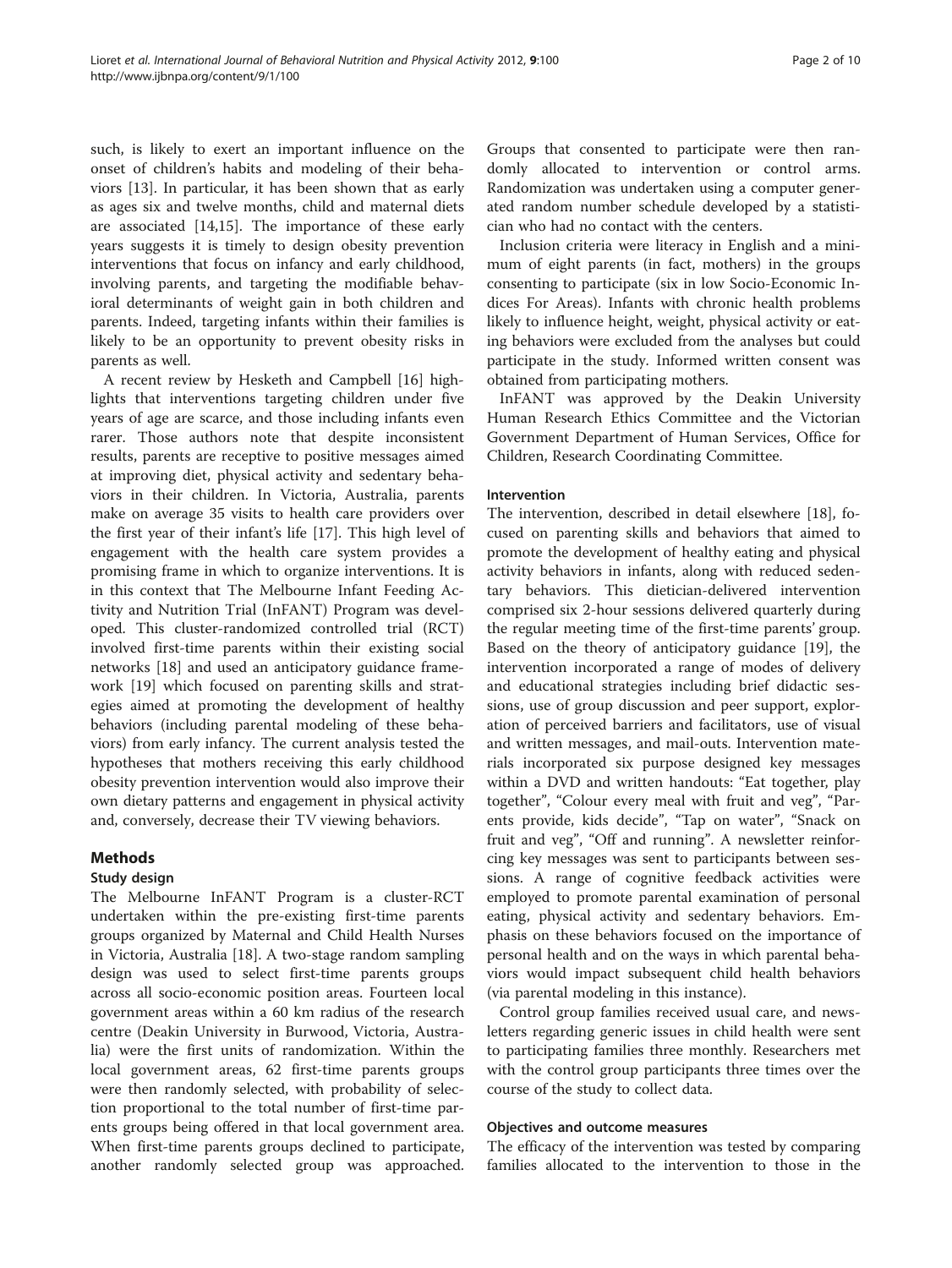control group following the conclusion of the 15 month intervention (when infants were 18 months of age). The outcomes addressed by the current study are the adoption of personal lifestyle behaviors by first-time mothers, specifically healthy eating, increased physical activity, and reduced TV viewing time.

#### Measurements

Parental data relating to their own diet, physical activity and TV viewing behaviors were collected using selfadministered questionnaires provided to mothers at baseline and post-intervention. Questionnaires were returned and checked by research staff. If mothers did not attend, questionnaires were sent and then returned by mail.

Demographic and socio-economic variables included mothers' age; marital status; country of birth; main language spoken at home; employment status and education level. Education level was defined in three categories: low (secondary school or below), intermediate (trade and certificate qualifications) or high (university degree or higher). Duration of pregnancy, breastfeeding status at baseline, and mother's pre-pregnancy weight and height were also self-reported. Maternal pre-pregnancy body mass index (BMI) was calculated as weight/height $^2$  $(kg/m<sup>2</sup>)$ .

#### Assessment of diet of mothers

Dietary data was collected from mothers at baseline and post-intervention using a food frequency questionnaire (FFQ). This has previously been validated using 7-d food diaries [[20\]](#page-9-0): correlation coefficients for energy-adjusted nutrient intakes ranged from 0.28 (vitamin A) to 0.78 (carbohydrate). This tool is an updated version of the semi-quantitative FFQ specifically developed for the Melbourne Collaborative Cohort Study [[21\]](#page-9-0). Mothers were asked to indicate how often they had consumed each food or beverage item over the preceding 12 months. The FFQ has 10 response options for 98 food items ranging from "never" to "three or more times per day". These data were converted into daily equivalent frequencies according the Cancer Council Victoria protocol. The FFQ also included 11 additional questions relating to the type and amount of milk consumed (number of glasses per day); the amount of diet and non-diet soft drinks consumed (number of glasses per day); the type and amount of bread consumed (number of slices per day); the number of eggs per week; and the frequency of consumption per week of both alcoholic and hot beverages.

The statistical methods used to assess the overall diet include *a posteriori* approaches such as factor and cluster analyses, and the *a priori* dietary index approach [[22\]](#page-9-0). These methods, which allow multiple components

to be assessed simultaneously, have been developed in nutritional epidemiology to overcome the inability of the traditional single-nutrient or single-food approaches to account for the complexity of the diet. Principal component analysis (PCA) has therefore often been used to identify and assess overall food patterns of a given population. This multivariate method was utilized in the current study because - contrary to cluster analysis - this provides continuous variables more suitable for longitudinal analyses.

#### Assessment of mothers' physical activity

Mothers' total physical activity was assessed at baseline and post-intervention using a valid [[23](#page-9-0)] and reliable [[24](#page-9-0)] questionnaire. Mothers were asked to estimate the total duration they spent walking continuously (for at least 10 minutes); and doing both vigorous and moderate physical activity the week preceding the interview. According to established survey protocols [[25\]](#page-9-0), we calculated total physical activity time (in min/week) by summing the time spent in walking and moderate activity and twice the time spent in vigorous activity. To avoid errors due to over-reporting, any times greater than 840 min/week for a single activity type were truncated at 840 min/ week (14 h). In addition, total times in all activities that were greater than 1680 min/week (28 h) were truncated at 1680 min/week.

# Assessment of mothers' sedentary behavior

In the self-administered questionnaire, mothers also reported the usual time spent watching television or videos/DVD's on both weekdays and weekend days. An average daily time (in min/d) was calculated and weighted from the values reported for each type of day. In this article, "watching television or videos/DVD's" is thus used as a proxy of sedentary behavior. Reported durations and total TV viewing time were truncated at 1080 min/day (18 h).

#### Statistical analyses

Based on the assessment of the similarities in food type, energy density and context of consumption, all foods and beverages were assembled into 55 groups (Table [1](#page-3-0)) and frequencies of consumption of foods within each group were summed. Dietary data were standardized by subtracting the mean and dividing by the standard deviation within each of these food groups. Four dietary patterns were derived in first-time mothers at baseline in a previous study [[26\]](#page-9-0), accounting for 24% of the explained variance. PCA with varimax rotation included the 55 food groups [[27](#page-9-0)]. The number of components was selected considering eigenvalues >1.0, the scree plot and the interpretability of the patterns [[28](#page-9-0)]. To both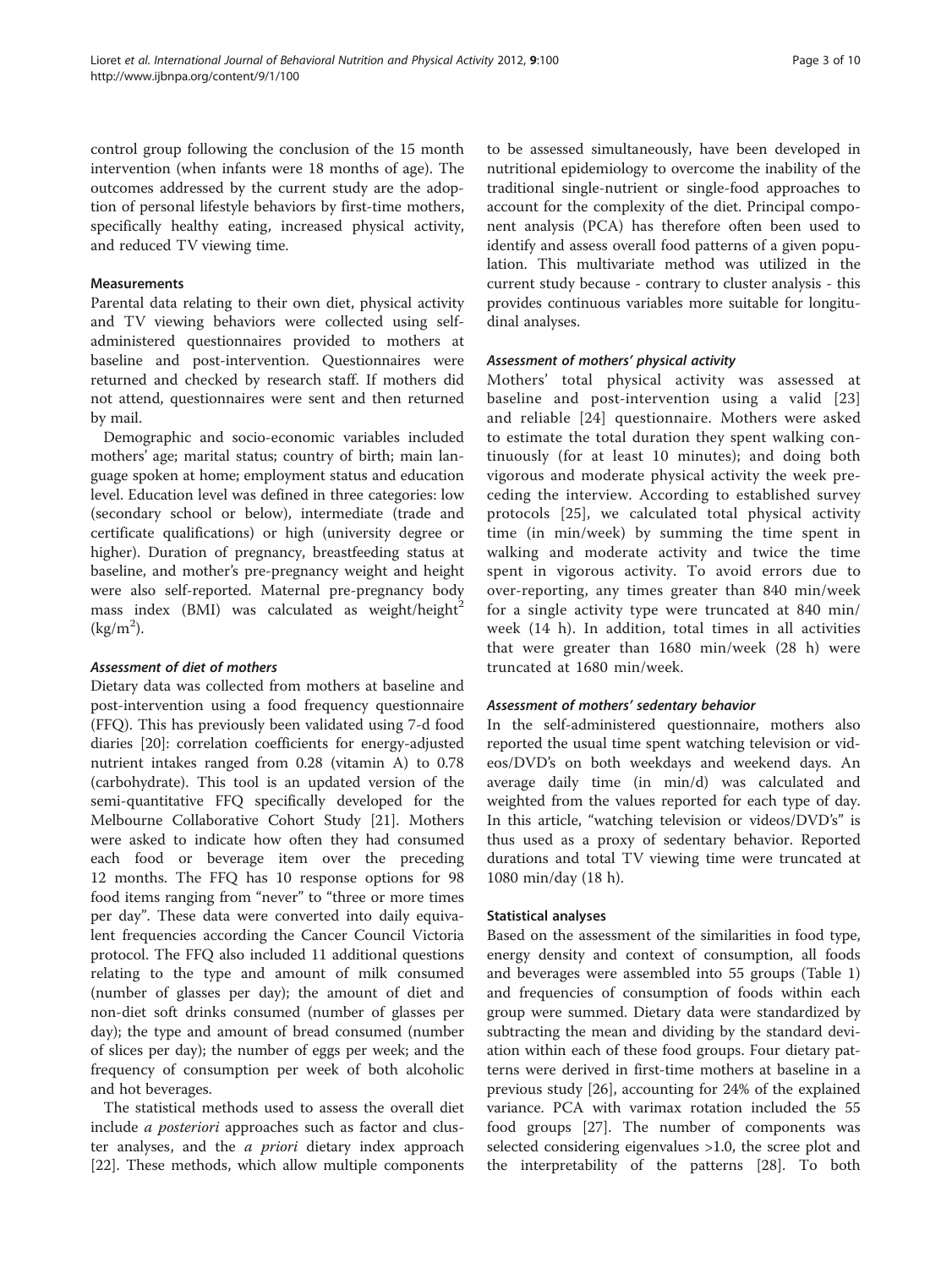and oranges.

#### <span id="page-3-0"></span>Table 1 Food classification

Other fresh fruits Tinned or dried fruits Ricotta and cottage cheese

All other cheeses

Yogurt Eggs

Common fresh fruits Bananas, apples, pears,

| Food groups                    | Items included                                |                                  | Chocolate and confectionary          |
|--------------------------------|-----------------------------------------------|----------------------------------|--------------------------------------|
| Full cream milk                |                                               |                                  | containing chocolate.                |
| Reduced fat milk               |                                               | Other confectionery              |                                      |
| Other milks                    | Soy milk or others.                           | Olives                           |                                      |
| Diet carbonated soft drink     |                                               | Peanut products                  | Peanuts, peanut butter or            |
| Non-diet carbonated soft drink |                                               |                                  | peanut paste.                        |
| Fruit juices                   |                                               | Nuts other than peanuts          |                                      |
| White bread                    | Including high fiber white.                   | Tomato sauce or Ketchup          |                                      |
| Non white bread                | Including wholemeal,<br>multi-grain, rye, soy | Fat spreads                      | Cream, sour cream.<br>or Mayonnaise. |
|                                | and linseed.                                  | Oil and vinegar salad dressing   |                                      |
| Wholemeal crackers             |                                               | Low-calorie salad dressing       |                                      |
| Porridge                       |                                               | Butter on vegetables             |                                      |
| Breakfast cereals              |                                               | Margarine or oil on vegetables   |                                      |
| Rice                           |                                               | Yeast extracts/spreads           | Vegemite, Marmite, or Promite.       |
| Pasta                          |                                               | Jam, marmalade, honey, or syrups |                                      |
| Non-fat Potatoes               |                                               | Coffee                           |                                      |
| Raw vegetables                 |                                               | Tea                              |                                      |
| Cooked vegetables              |                                               | Herbal tea                       |                                      |
| Legumes                        |                                               | Alcohol                          |                                      |

interpret the results and calculate the scores, we retained the items most strongly related to each pattern, i.e. those

for which the absolute value of the loading coefficient was >0.15. This threshold was chosen accounting for the overall range of loadings observed in our data (i.e. the ranking of foods in the pattern) and both the interpretability and differentiation of each pattern. Dietary pattern labels were allocated according to these most significant items associated with the dietary pattern (Table [2](#page-4-0)). The first pattern was positively correlated with the consumption of vegetables, legumes, non-fried fish, and fruits. This pattern was labeled "Fruits and vegetables". Pattern two, labeled "High-energy snack and processed foods", was mainly characterized by high consumption of processed foods, such as pizzas, savory pastries, crisps, Ketchup, etc. The third component had high positive loadings for potatoes cooked with added fat, fat added to vegetables, white bread, fried fish, fat spreads, and full-cream milk. This pattern was named "High-fat foods". The fourth pattern was a mixed pattern with high loadings for cereals (wholemeal crackers; breakfast cereals), reduced-fat milk, and sweets (ice cream; confectionary other than chocolate-based). This pattern was labeled "Cereals and sweet foods". Due to the longitudinal design of our analyses, the factor scores for each pattern identified at baseline were calculated at the individual level at both baseline and post-

intervention by summing the observed standardized frequencies of consumption per food group at each point

Chicken Red meats Beef or veal (not corned), Sausages Deli meats Processed meats (e.g. ham, and bacon. Non-fried fish Fried fish Potatoes cooked in fat Savory pastries Pizzas Salty and non-whole meal biscuits Crisps Corn chips, potato crisps, **Twisties** Sweet biscuits Cakes and pastries

Ice cream

Chocolate-based products

lamb, and pork.

corned beef, prosciutto, salami)

# Table 1 Food classification (Continued)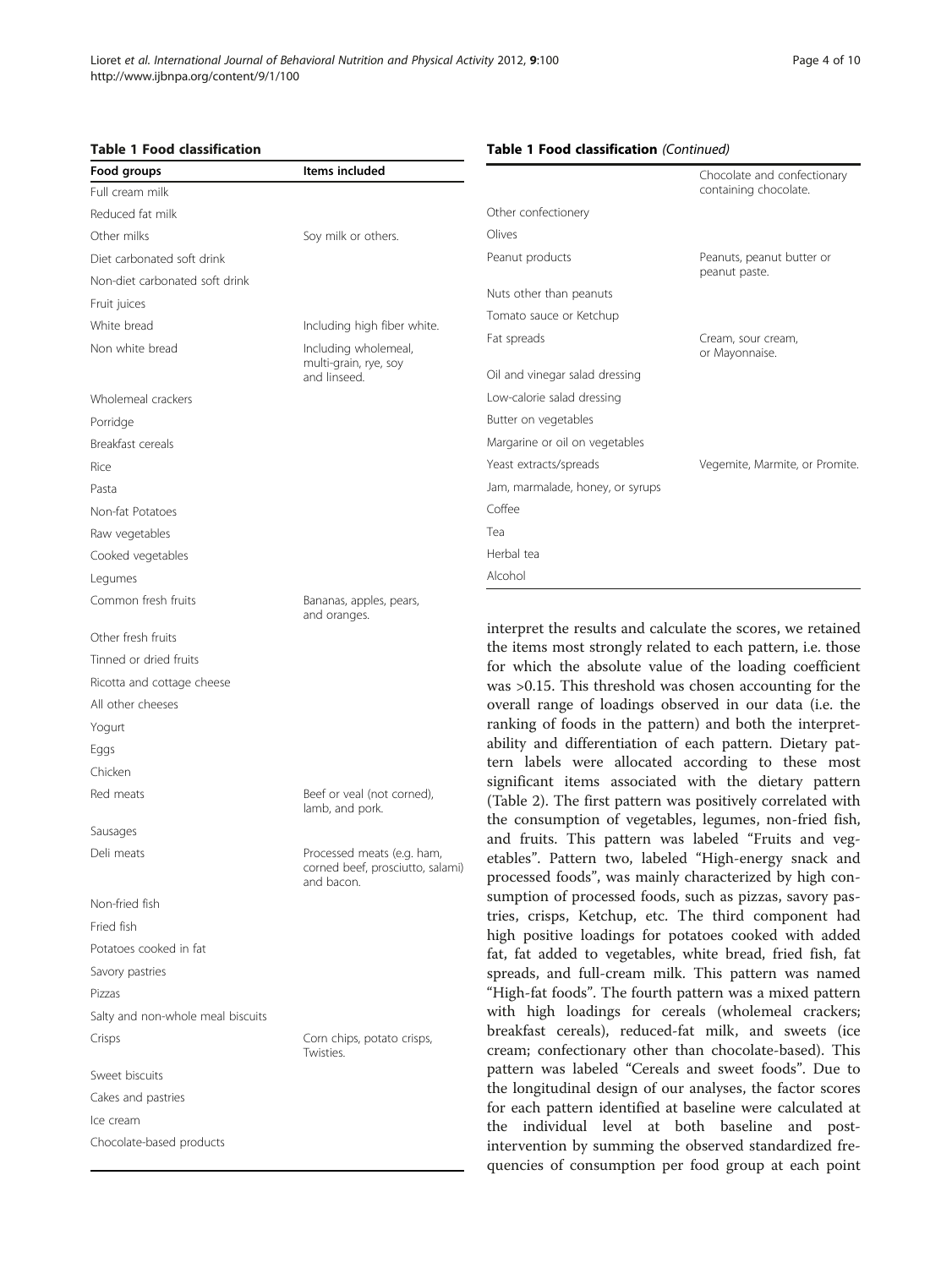#### <span id="page-4-0"></span>Table 2 Food groups loading<sup>a</sup>  $>0.15$  on each of the dietary patterns identified in women at baseline

| patterns                                    | Label of the dietaryFood groups (loadings)                                                                                                                                                                                                                                                                                                                                                                                                                                                        |
|---------------------------------------------|---------------------------------------------------------------------------------------------------------------------------------------------------------------------------------------------------------------------------------------------------------------------------------------------------------------------------------------------------------------------------------------------------------------------------------------------------------------------------------------------------|
|                                             | Fruits and vegetables Raw vegetables (0.31), legumes (0.28), cooked<br>vegetables (0.26), non-fried fish (0.25), nuts other<br>than peanuts (0.24), fruits (common: 0.23; others:<br>0.23), herbal tea (0.21), salad dressing (0.20), yogurt<br>(0.19), olives (0.19), porridge (0.18), and other milks<br>(such as soy milk, 0.16); and diet carbonated soft<br>drink (-0.21).                                                                                                                   |
| High-energy<br>snack and<br>processed foods | Pizzas (0.43), savory pastries (0.42), crisps (0.32),<br>Ketchup (0.30), peanut products (0.25), olives (0.25),<br>yeast extracts/spreads (0.23), chocolate products<br>(0.21), cheese (0.18), nuts other than peanuts (0.17),<br>and jam/syrups (0.17); and rice (-0.153).                                                                                                                                                                                                                       |
| High-fat foods                              | Potatoes cooked with added fat (0.29), fat added to<br>vegetables (butter on vegetables, 0.27; margarine or<br>oil on vegetables, 0.26), white bread (0.25), fried fish<br>(0.24), fat spreads (0.23), full cream milk (0.21), cakes<br>and pastries (0.23), rice (0.19), sausages (0.18), sweet<br>biscuits (0.18), non-diet carbonated soft-drink (0.16),<br>fruit juices (0.16), red meats (0.16), chocolate-based<br>products (0.15), and ice cream (0.15); and reduced-<br>fat milk (-0.20). |
| Cereals and<br>sweet foods                  | Cereals (wholemeal crackers (0.47); breakfast cereals<br>(0.24)), confectionary other than chocolate-based<br>(0.47), reduced-fat milk (0.28), ice cream (0.21), diet-<br>carbonated soft drink (0.19), low-calorie salad<br>dressing (0.16), yogurt (0.151); full cream milk (-0.26).                                                                                                                                                                                                            |
| <sup>a</sup> Absolute values.               |                                                                                                                                                                                                                                                                                                                                                                                                                                                                                                   |

in time, weighted according to the factor loadings esti-

The primary analytic approach was based on the intention-to-treat principle, with all participants completing

Factor loadings for food group indicated in parentheses.

mated at baseline.

follow-ups included in the condition to which they were assigned. Baseline comparability of intervention and control arms was assessed using Chi square tests (categorical variables) and linear regression analyses (continuous variables). Analysis of covariance (ANCOVA) was used to measure the impact of the intervention at post-intervention on each of the six outcomes of interest, i.e. the four dietary patterns scores, total physical activity and TV viewing time. These are regression analyses which adjust for baseline outcomes and can be summarized as follows: follow-up scores = constant + a\*baseline score + b\*treatment arm. The coefficient b is the effect of interest and represents the difference between the mean change scores of each treatment arm [[29,30\]](#page-9-0). Resulting residuals were checked in terms of distribution and independence, and dependent variables consequently transformed when needed (square-root transformations for physical activity and TV viewing time). Additional analyses of covariance were undertaken which also accounted for classical predictors of the outcomes studied, i.e. educational level, age, and pre-pregnancy weight status defined in 2 categories (namely BMI < 25 kg/ m<sup>2</sup> and BMI ≥ 25 kg/m<sup>2</sup>). Clustering by first-time parents' group was accounted for in all models.

The significance level was set at 5%. Analyses were conducted using Stata software (Release 10; StataCorpLP, College Station, TX, USA).

# Results

The CONSORT [\[30\]](#page-9-0) statement flow chart (Figure 1) indicates that a total of 62 first-time parent groups were enrolled in the study (84% response). Among the 630 mothers approached in these 62 groups, 88 declined to

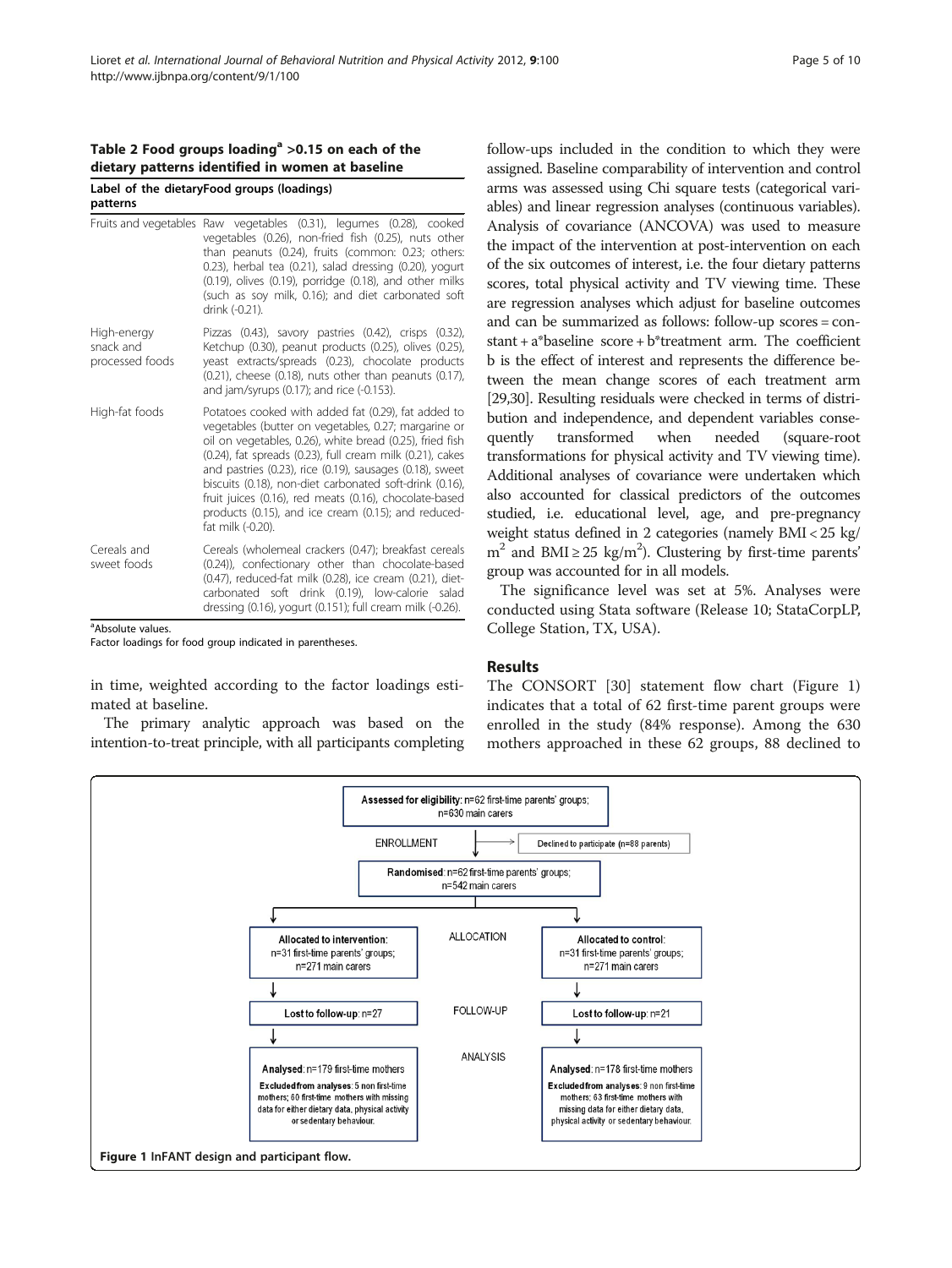participate. Of the 542 mothers entered at baseline, 357 (66%) were available at post-intervention with complete data regarding the variables of interest for the current study. In fact, 48 mothers were lost at post-intervention; 123 had missing data either at baseline or at follow-up; and 14 mothers were excluded because they were not first-time mothers. Baseline characteristics of study participants are shown in Table 3. No differences were observed at baseline in any socio-demographic variables between intervention and control groups, or between those retained or eliminated from the analyses (data not presented).

The analyses at post-intervention, both without and with adjustment for confounders [\[30](#page-9-0)], revealed beneficial intervention vs. control effects on two dietary patterns:

the scores of both the "High-energy snack and processed foods" and the "High-fat foods" patterns decreased more in the intervention group (Table [4](#page-6-0)), i.e. -0.22 (−0.42;- 0.02), P = 0.03 and −0.25 (−0.50;-0.01), P = 0.04, indicating less adherence to undesirable dietary patterns for mothers in the intervention group at study completion. No beneficial effects were observed regarding the two other dietary patterns, total physical activity or TV viewing time.

Additional moderation analyses were undertaken to assess if the effects observed differed according to subgroups, namely 'healthy weight' vs. 'overweight (including obesity)'; 'high education level' vs. 'intermediate or low education levels' (results not shown). No statistical significant interaction was observed,

| Table 3 Baseline characteristics of 542 mothers and infants pairs according to treatment arm |  |
|----------------------------------------------------------------------------------------------|--|
|----------------------------------------------------------------------------------------------|--|

|                                             | All               | Intervention      | Control           |
|---------------------------------------------|-------------------|-------------------|-------------------|
| Sample size                                 | 542               | 271               | 271               |
| Children                                    |                   |                   |                   |
| Age of the new born at baseline (months)    | 3.9(1.5)          | 3.9(1.5)          | 3.8(1.5)          |
| Sex, % (CI95%)                              |                   |                   |                   |
| Boy                                         | 52.8 (48.5; 57.2) | 52.3 (47.3; 57.3) | 53.4 (46.3; 60.5) |
| Girl                                        | 47.2 (42.8; 51.5) | 47.7 (42.7; 52.7) | 46.6 (39.5; 53.7) |
| Currently breastfeeding the baby, % (CI95%) |                   |                   |                   |
| Yes <sup>a</sup>                            | 71.7 (66.7; 76.7) | 67.7 (60.2; 75.3) | 75.7 (69.7; 81.7) |
| <b>No</b>                                   | 28.3 (23.3; 33.3) | 32.3 (24.7; 39.8) | 24.3 (18.3; 30.3) |
| <b>Mothers</b>                              |                   |                   |                   |
| Age of the mother at baseline (years)       | 32.3(4.3)         | 32.5(4.2)         | 32.0(4.4)         |
| BMI before pregnancy (kg/m2)                | 24.5(5.3)         | 24.7 (5.6)        | 24.3(5.0)         |
| Education level, % (CI95%)                  |                   |                   |                   |
| Low                                         | 21.1 (17.1; 25.2) | 22.0 (16.3; 27.7) | 20.3 (14.6; 26.0) |
| Intermediate                                | 24.7 (20.7; 28.8) | 26.5 (21.0; 32.1) | 22.9 (17.2; 28.6) |
| High                                        | 54.2 (48.1; 60.2) | 51.5 (43.9; 59.1) | 56.8 (47.6; 66.0) |
| Employment status, % (CI95%)                |                   |                   |                   |
| On maternity leave                          | 66.1 (62.4; 69.8) | 66.8 (61.4; 72.2) | 65.4 (60.4; 70.4) |
| Home duties full time                       | 16.8 (13.6; 19.9) | 15.6 (10.8; 20.5) | 17.9 (14.0; 21.8) |
| Employed                                    | 9.3 (6.7; 12.0)   | 8.8 (5.2; 12.3)   | 9.9 (6.0; 13.8)   |
| Unemployed                                  | $4.4$ (2.5; 6.3)  | $4.2$ (1.6; 6.8)  | 4.6 $(1.7; 7.4)$  |
| Student                                     | $1.1$ (0.3; 2.0)  | 1.9(0.3; 3.5)     | $0.4$ $(0; 1.1)$  |
| Other                                       | 2.3 (0.8; 3.8)    | 2.7(0.1; 5.2)     | 1.9(0.3; 3.5)     |
| Country of birth, % (CI95%)                 |                   |                   |                   |
| Australia                                   | 79.1 (75.0; 83.1) | 78.4 (72.3; 84.5) | 79.7 (74.3; 85.1) |
| Other                                       | 20.9 (16.9; 25.0) | 21.6 (15.5; 27.7) | 20.3 (14.9;25.7)  |
| Language spoken at home, % (CI95%)          |                   |                   |                   |
| English                                     | 93.8 (91.3; 96.2) | 93.9 (89.9-98.0)  | 93.6 (90.8-96.4)  |
| Other                                       | $6.2$ (3.8; 8.7)  | $6.1$ (2.0; 10.1) | $6.4$ (3.6; 9.2)  |

Figures are means (SD) unless stated otherwise.

<sup>a</sup>This category includes both partial and exclusive breastfeeding.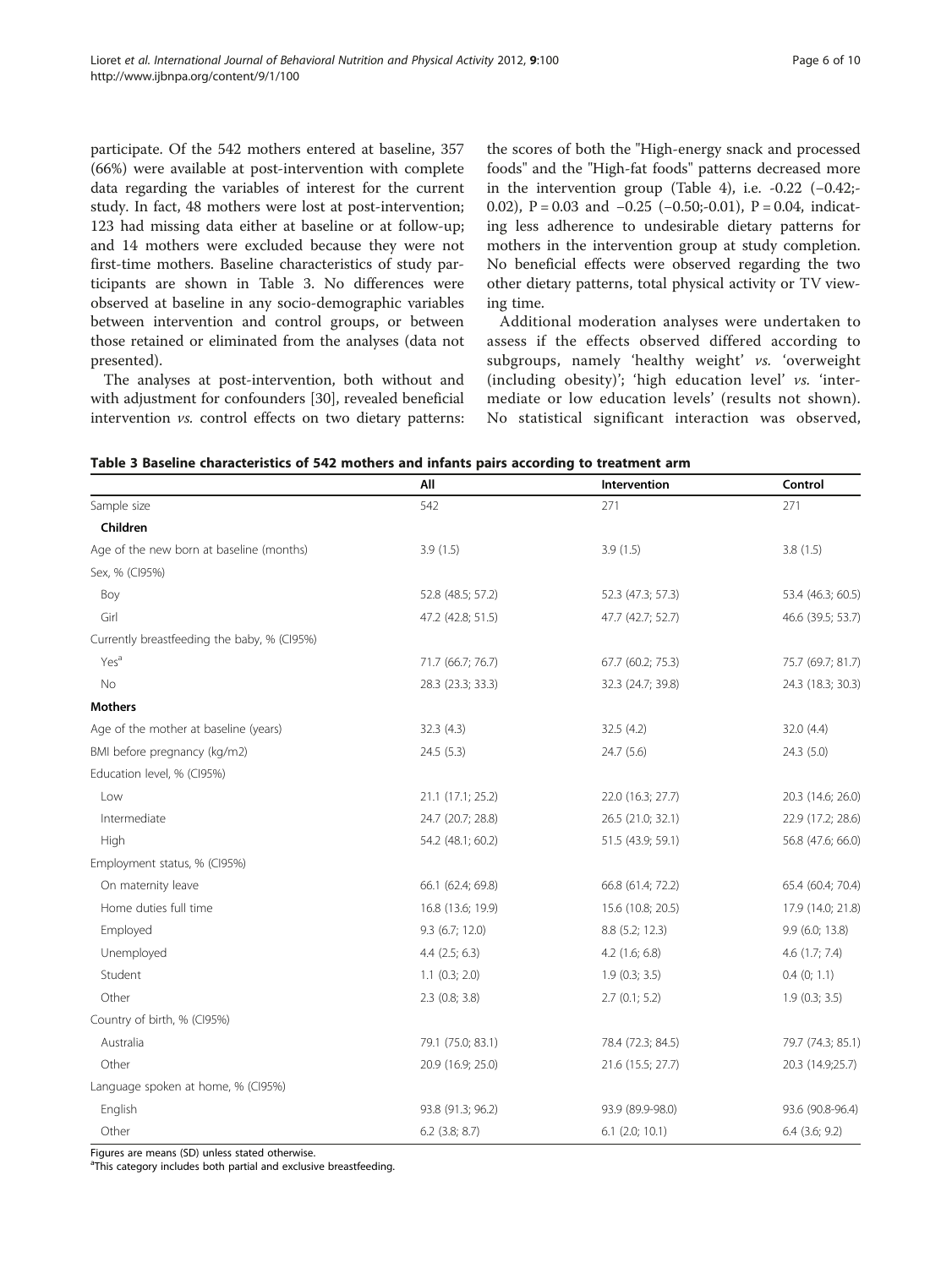<span id="page-6-0"></span>

|                                                                                                                             | Intervention    |     | Control       | Intervention       |     | Control                                                                   | $(intervention - control)$<br>adjusted for baseline<br><b>Difference</b><br>$(95%$ CI) <sup>a</sup> | P-value | and covariates (95% CI) <sup>p</sup><br>(intervention - control),<br>adjusted for baseline<br><b>Difference</b>                                                  | P-value |
|-----------------------------------------------------------------------------------------------------------------------------|-----------------|-----|---------------|--------------------|-----|---------------------------------------------------------------------------|-----------------------------------------------------------------------------------------------------|---------|------------------------------------------------------------------------------------------------------------------------------------------------------------------|---------|
|                                                                                                                             | Mean (SD)       |     | Mean (SD)     | Mean (SD)          |     | Mean (SD)                                                                 |                                                                                                     |         |                                                                                                                                                                  |         |
| "Fruits and vegetables"<br>pattern scores                                                                                   | 178 0.02 (1.68) | 179 | $-0.02(1.53)$ | 178 -0.06 (1.54)   |     | 179 0.06 (1.68)                                                           | $-0.17(-0.40;0.07)$                                                                                 | 0.16    | $-0.16(-0.39, 0.07)$                                                                                                                                             |         |
| processed foods" pattern scores<br>High-energy snack and                                                                    | 178 0.02 (1.25) | iza | $-0.02(1.25)$ | $178 - 0.10(1.27)$ |     | 179 0.10 (1.38)                                                           | $-0.22(-0.42,-0.02)$                                                                                | 0.03    | $-0.21(-0.41,-0.02)$                                                                                                                                             | 0.03    |
| "High-fat foods" pattern scores                                                                                             | 178 0.03 (1.35) | 179 | $-0.03(1.38)$ | 178 -0.11 (1.26)   |     | 179 0.11 (1.57)                                                           | $-0.25(-0.50,-0.01)$                                                                                | 0.04    | $-0.25(-0.50,-0.01)$                                                                                                                                             | 0.05    |
| "Cereals and sweet foods"<br>pattern scores                                                                                 | 178 0 (1.38)    | 179 | 0(1.24)       | (680) 600- 8/1     | 179 | 0.09(1.12)                                                                | $-0.17(-0.36;0.02)$                                                                                 | 60      | $-0.15 (-0.33, 0.04)$                                                                                                                                            | 0.12    |
| Total physical activity (min/week) <sup>c</sup> 178 411.21 (338.62) 179                                                     |                 |     |               |                    |     | 511.87 (404.47) 178 387.72 (346.28) 179 403.62 (363.79) 0.75 (-0.90;2.40) |                                                                                                     | 0.37    | $0.84(-0.78, 2.47)$                                                                                                                                              | 030     |
| Sedentary behavior (min/day) <sup>c</sup> 178 219.0 (158.2) 179                                                             |                 |     | 203.7 (119.7) |                    |     | 178 162.91 (129.24) 179 150.44 (125.92) 0.22 (-0.73;1.17)                 |                                                                                                     | 0.64    | $0.28(-0.65;1.22)$                                                                                                                                               | 0.55    |
| <sup>a</sup> Adjusted for baseline value; <sup>b</sup> Adjusted for baseline value, maternal<br>Square-root transformation. |                 |     |               |                    |     |                                                                           |                                                                                                     |         | education level, maternal age, and maternal pre-pregnancy weight status defined in 2 categories (namely BMI<25 kg/m <sup>2</sup> and BMI≥25 kg/m <sup>4</sup> ); |         |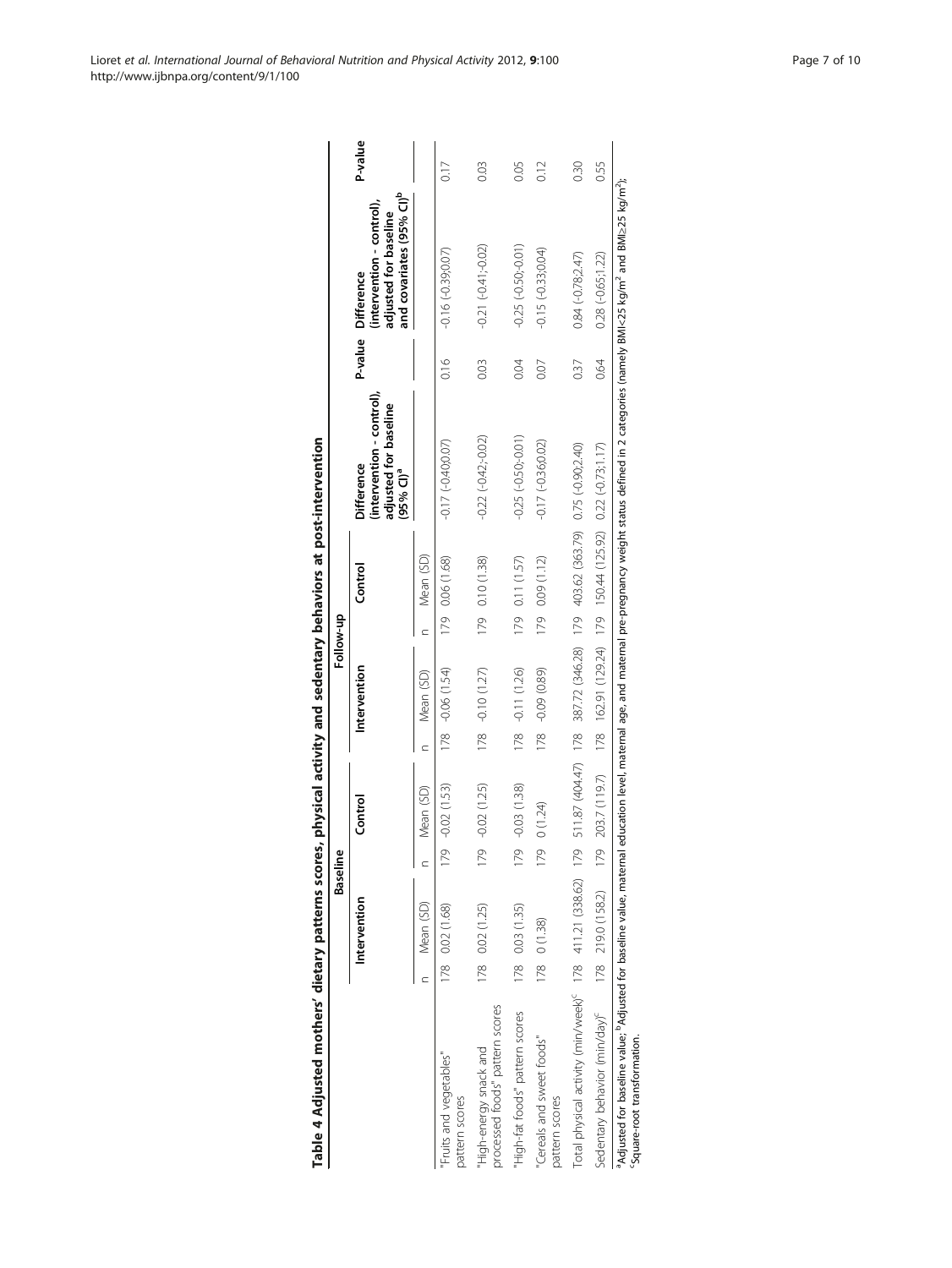suggesting that the effects observed in our study were not moderated either by maternal weight status or education level.

# Discussion

To our knowledge, this obesity prevention intervention is one of the first cluster-RCTs to have targeted firsttime parents of infants within an existing health service infrastructure. The current study focused on lifestyle behaviors in first-time mothers post intervention and showed positive impact on two of the targeted dietary patterns, characterized mainly by high-fat or processed foods. The intervention did not influence other maternal health behaviors, having no impact on the consumption of healthier foods (as reflected in the "Fruits and vegetables" pattern), physical activity or TV viewing time.

First-time mothers represent an important target group for lifestyle interventions for several reasons. Firstly, young Australian women aged 18–30 y have gained weight faster than their older counterparts over the last decade [[31](#page-9-0)]. Ball and colleagues report that this trend can be accounted for in part by a decrease in physical activity, and an increase in fast-food consumption [[32\]](#page-9-0). Secondly, first-time mothers face additional barriers likely to influence the adoption and maintenance of healthy lifestyle behaviors, due to their new commitments towards child care, housework and shopping [[33,34\]](#page-9-0). This is a time of transition and greater vulnerability, with significant changes in their biological life, time availability, and both domestic and social situations [[32\]](#page-9-0). Given this context, first-time mothers are likely to be receptive and sensitive to advice and recommendations [[35](#page-9-0)]. In fact, high levels of recruitment and retention were observed in this study (86% of all women agreed to participate, and 9% only lost to follow-up), with results further suggesting that young mothers seem responsive to changing their own behaviors. Finally, the current study provides unique evidence regarding the potential to utilize young mother's existing social networks as a vehicle through which to deliver health promotion interventions.

The current findings give new insights into the effectiveness of multidimensional interventions, which seek to promote parenting skills for positive lifestyle behaviors; increase knowledge; provide social support; reduce perceived barriers; and encourage feelings of self-efficacy [\[36](#page-9-0)]. However, not all behaviors promoted through the InFANT were improved post-intervention. The absence of beneficial effects on the healthier dietary pattern ("Fruits and vegetables") and on both physical activity and TV viewing outcomes may reflect the low "dose" of intervention regarding parenting health behaviors. Our results also suggest that young mothers may find modifying some aspects of food consumption easier to achieve than modifying their

physical activity and TV behaviors. This latter hypothesis is supported by work undertaken by Ball and colleagues where young women (18–32 years) reported adoption of a range of healthy eating patterns was more achievable than the adoption of a set of physical activity behaviors [\[32](#page-9-0)]. In a previous RCT specifically aimed at promoting physical activity in women with young children, Miller and colleagues have demonstrated that enhancing self-efficacy and partner support through community engagement could be a means to increase physical activity in mothers [[34](#page-9-0)].

Promoting active play and limiting sedentary time for children were important foci of InFANT, however more time was devoted to discussions regarding children's food, nutrition and feeding styles. It is possible that the emphasis on child feeding strategies and promoting a healthy diet for children may have influenced mother's own eating patterns. Indeed, an underlying premise of the design of InFANT was that parents are likely to be receptive to information which will support them to achieve their aims of providing 'the best' for their child [[18,35\]](#page-9-0). A further explanation of our null findings for improved physical activity behaviors may relate to our measure of physical activity. In this study physical activity was assessed using a self-reported questionnaire and the precision of the resulting measurement is relatively low. It is possible that we lacked power to be able to show any significant effect of the intervention on this specific behavior. Objective measurements of physical activity, using accelerometers or pedometers for example, are recognized to provide relatively higher accuracy and precision.

With regards to the differential effect of the intervention on dietary patterns, the following hypotheses may be posited. Firstly, due to taste issues, it may be more demanding to increase consumption of healthy foods - such as those which characterize the "Fruits and vegetables" dietary patterns (i.e. raw vegetables, legumes, cooked vegetables, non-fried fish, nuts other than peanuts, and fruits) - than to reduce high-fat and processed foods. Secondly, lack of time for purchasing, storage and cooking, along with perceptions of relatively high costs of these foods, may be additional barriers for improving adherence to healthy dietary patterns during this particular stage of women's lives [\[32,37](#page-9-0)]. Finally, from a methodological point of view, the FFQ did not account comprehensively for mixed recipes. As a result, we may have missed part of the vegetable consumption for example, as vegetables are often ingredients of complex dishes. We cannot exclude that mothers receiving the intervention increased their use of vegetables in mixed dishes.

# Strengths and limitations

The strengths of the current study include the cluster-RCT design and the high response and retention rates.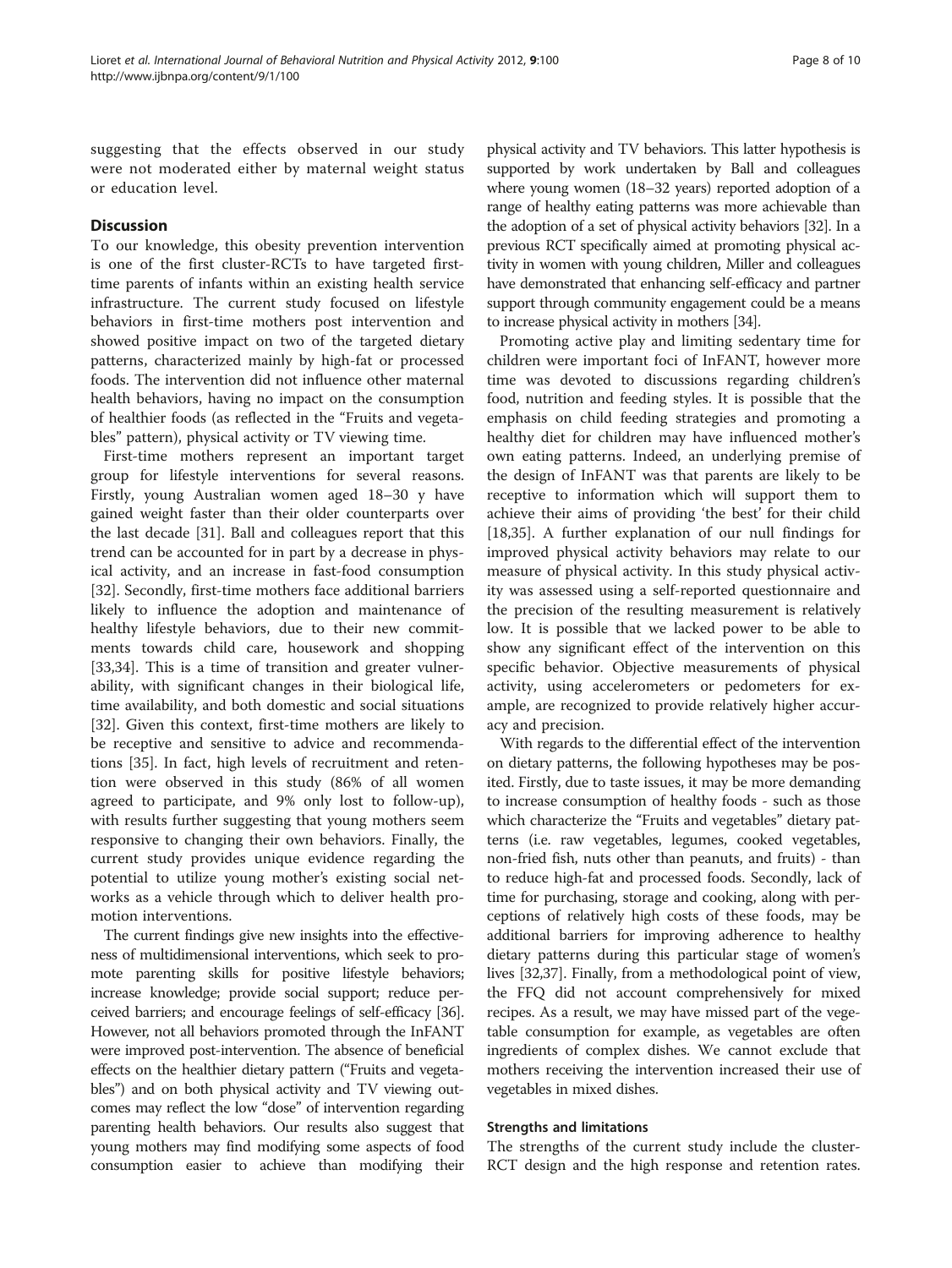<span id="page-8-0"></span>Considering overall diet through the dietary pattern approach is an additional advantage, as compared to the traditional single-food group approach, which does not account for colinearity among all dietary components [[22\]](#page-9-0). Despite subjective choices inherent to factor analysis, Newby and colleagues reported in their review that reproducibility has been observed between most studies which have identified patterns in adults [\[22\]](#page-9-0). This consistency over national and international studies was confirmed for the InFANT study, as previously described [[26\]](#page-9-0). Some limitations of the study need to be acknowledged. First, we acknowledge that the differences between the mean change scores of each treatment arm observed for the "High-energy snack and processed foods" and the "High-fat foods" patterns are small, although statistically significant. This is likely to come from the low dose prevention intervention, as well as the challenge it is to influence maternal behaviors. Nonetheless, small changes in multiple health-related behaviors, if sustained (and thus accumulated) over the life course, are likely to favorably impact on maternal energy balance. Second, although all socio-economic positions were represented in this study, university educated women are over represented, with 54.2% reporting high education level (university degree or higher). In addition, participants in this study were older than the average age of first-time mothers in Victoria (32.3 years compared to 29.1 years) [[38](#page-9-0)]. These characteristics may have implications for generalisibility. However, they may be partially explained by the inclusion of only urban Melbourne residents in the trial, who are likely to differ from the broader Victorian population. Another limitation of the study is the number of mothers excluded from the analyses at post-intervention (34%), mainly due to missing data regarding the main outcomes (123 mothers out of the total 185 excluded from the analyses). Mothers excluded from the analyses did not differ significantly from the included mothers in terms of socio-demographic characteristics. However, less statistical power was available to assess the effects of the intervention.

#### Conclusion

The current findings support the hypothesis that a low intensity childhood obesity prevention intervention, which targets first-time parents in existing social groups, and focuses on parenting skills to promote positive lifestyle behaviors, may improve mothers' dietary patterns. Further research needs to assess cost-effective ways in which we might maximize any impacts already achieved and further enhance those lifestyle behaviors not impacted by the InFANT intervention. The strengthening of the existing InFANT program with low cost, broad reach technologies is currently underway.

#### Competing interests

The authors declare that they have no competing interests.

#### Authors' contributions

SL conducted the statistical analysis, contributed to interpretation of results, drafted and edited the manuscript, and had primary responsibility for final content. KJC was the principal investigator on The Melbourne InFANT Program. She designed and led that study, conducted the dietary data collection, guided the statistical analysis, contributed to interpretation of results, drafted and edited the manuscript. DC guided the statistical analysis, contributed to interpretation of results, drafted and edited the manuscript. AC S conducted the dietary data collection, drafted and edited the manuscript. KH designed and led The Melbourne InFANT Program, guided the statistical analysis, contributed to interpretation of results, drafted and edited the manuscript. SAM conducted the dietary data collection, guided the statistical analysis, contributed to interpretation of results, drafted and edited the manuscript. All authors have read and approved the final manuscript.

#### Sources of support

SL is supported by a Deakin University Alfred Deakin Postdoctoral Fellowship. KJC and DC are supported by fellowships from the Victorian Health Promotion Foundation. ACS was supported by a Deakin University Postgraduate Research Scholarship. KH is supported by a National Heart Foundation of Australia Career Development Award. SAM is supported by an Australian Research Council Future Fellowship. The Melbourne Infant Feeding Activity and Nutrition Trial (InFANT) Program was funded by an Australian National Health and Medical Research Council Project Grant (number 425801).

#### Received: 13 December 2011 Accepted: 15 August 2012 Published: 28 August 2012

#### References

- 1. Lobstein T, Baur L, Uauy R: Obesity in children and young people: a crisis in public health. Obes Rev 2004, 5(suppl 1):S4–S104.
- 2. Booth ML, Dobbins T, Okely AD, Denney-Wilson E, Hardy LL: Trends in the prevalence of overweight and obesity among young Australians, 1985, 1997, and 2004. Obesity (Silver Spring) 2007, 15(5):1089–1095.
- 3. Wake M, Nicholson JM, Hardy P, Smith K: Preschooler obesity and parenting styles of mothers and fathers: Australian national population study. Pediatrics 2007, 120(6):1520–1527.
- 4. Fox MK, Reidy K, Novak T, Ziegler P: Sources of energy and nutrients in the diets of infants and toddlers. J Am Diet Assoc 2006, 106(suppl 1): S28–S42.
- 5. Northstone K, Emmett PM: Are dietary patterns stable throughout early and mid-childhood? A birth cohort study. Br J Nutr 2008, 100(5):1069–1076.
- 6. Biddle SJ, Pearson N, Ross GM, Braithwaite R: Tracking of sedentary behaviours of young people: a systematic review. Prev Med 2010, 51(5):345–351.
- 7. Davison KK, Francis LA, Birch LL: Reexamining Obesigenic Families: Parents' Obesity-related Behaviors Predict Girls' Change in BMI. Obes Rev 2005, 13(11):1980–1990.
- 8. Rankinen T, Zuberi A, Chagnon YC, Weisnagel SJ, Argyropoulos G, Walts B, Perusse L, Bouchard C: The human obesity gene map: the 2005 update. Obesity (Silver Spring) 2006, 14(4):529–644.
- 9. Campbell K, Hesketh K, Silverii A, Abbott G: Maternal self-efficacy regarding children's eating and sedentary behaviours in the early years: associations with children's food intake and sedentary behaviours. Int J Pediatr Obes 2010, 5(6):501–508.
- 10. Vereecken CA, Keukelier E, Maes L: Influence of mother's educational level on food parenting practices and food habits of young children. Appetite 2004, 43(1):93–103.
- 11. van der Horst K, Oenema A, Ferreira I, Wendel-Vos W, Giskes K, van Lenthe F, Brug J: A systematic review of environmental correlates of obesityrelated dietary behaviors in youth. Health Educ Res 2007, 22(2):203–226.
- 12. Pearson N, Biddle SJ, Gorely T: Family correlates of fruit and vegetable consumption in children and adolescents: a systematic review. Public Health Nutr 2009, 12(2):267–283.